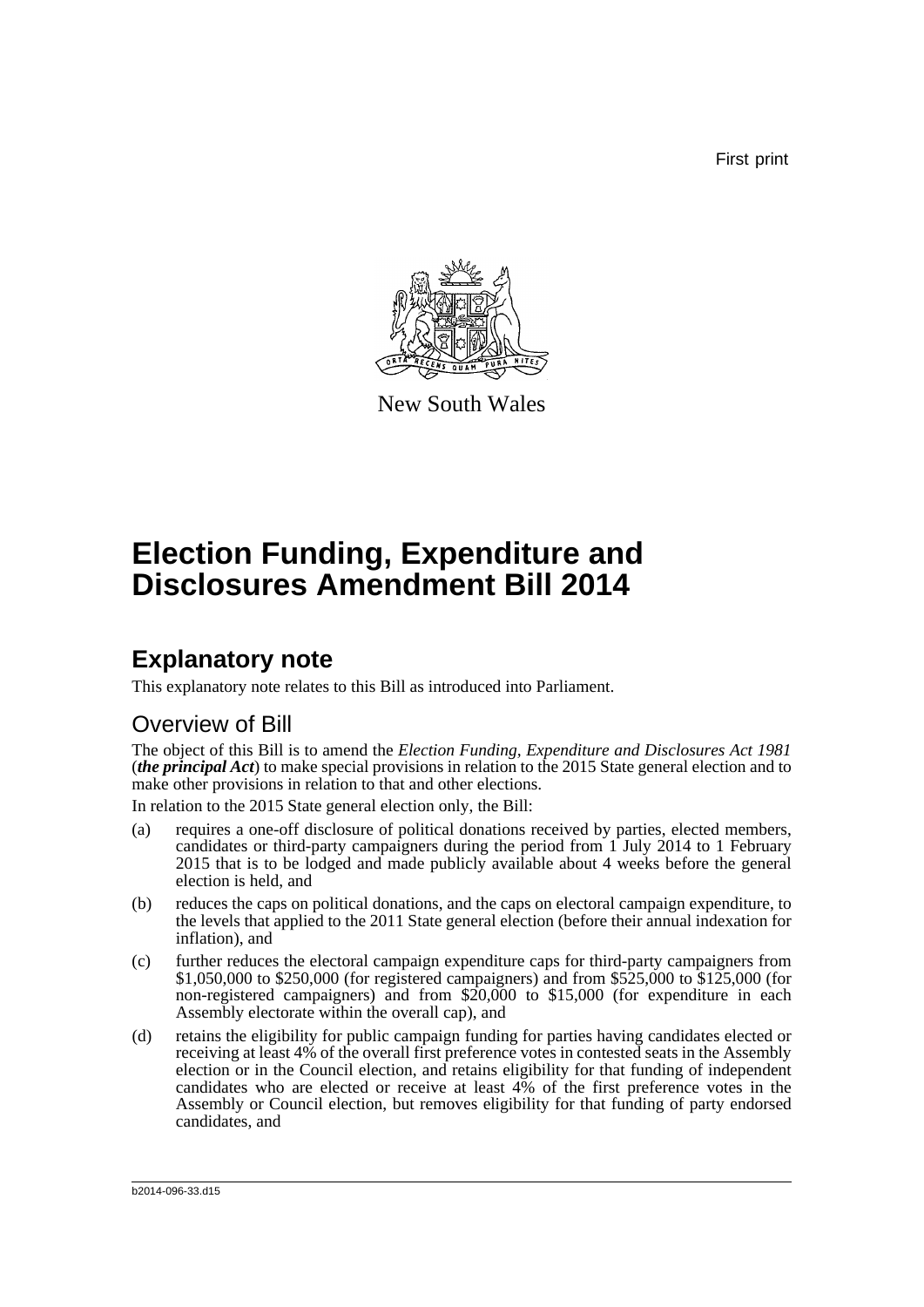- (e) replaces the existing scheme for public funding of election campaigns of parties and candidates based on a sliding scale of actual expenditure with a scheme under which parties and independent candidates are funded (within the limits of their actual capped expenditure) at the rate of:
	- (i) in the case of a party—\$4 for each first preference vote received by party candidates in the Assembly election and \$3 for each first preference vote received by party candidates in the Council election, or
	- (ii) in the case of a party that does not have any candidates elected in the Assembly election—\$4.50 for each first preference vote received by party candidates in the Council election, or
	- (iii) in the case of an independent candidate in an Assembly election—\$4 for each first preference vote received by the candidate, or
	- (iv) in the case of an independent candidate in a Council election—\$4.50 for each first preference vote received by the candidate.

In relation to the 2015 State general election and other elections, the Bill:

- (a) makes it a separate indictable offence (with a maximum penalty of imprisonment for 10 years) to enter into or carry out a scheme for the purpose of circumventing political donations or electoral expenditure prohibitions or requirements, and
- (b) increases the maximum penalty for existing summary offences under the principal Act relating to political donations and electoral expenditure, and
- (c) extends the limitation period for commencing proceedings for summary offences under the principal Act from 3 years to 10 years, and
- (d) makes expenditure associated with campaign research or travel costs electoral communication expenditure that is to be taken into account in determining expenditure caps and public campaign funding, and
- (e) increases the amount of annual public funding from the Administration Fund for parties with more than 3 elected members from the current rate of \$86,800 per member to \$100,000 per member, and
- (f) doubles the amount of annual public funding from the Policy Development Fund for parties without elected members (and therefore without an entitlement to funding from the Administration Fund).

### Outline of provisions

**Clause 1** sets out the name (also called the short title) of the proposed Act.

**Clause 2** provides for the commencement of the proposed Act on the date of assent to the proposed Act.

### **Schedule 1 Amendment of principal Act relating to 2015 State general election**

The Schedule amends the principal Act to give effect to the amendments outlined above relating to the 2015 State general election only.

### **Schedule 2 Amendment of principal Act generally**

The Schedule amends the principal Act to give effect to the amendments outlined above relating to the 2015 State general election and other elections.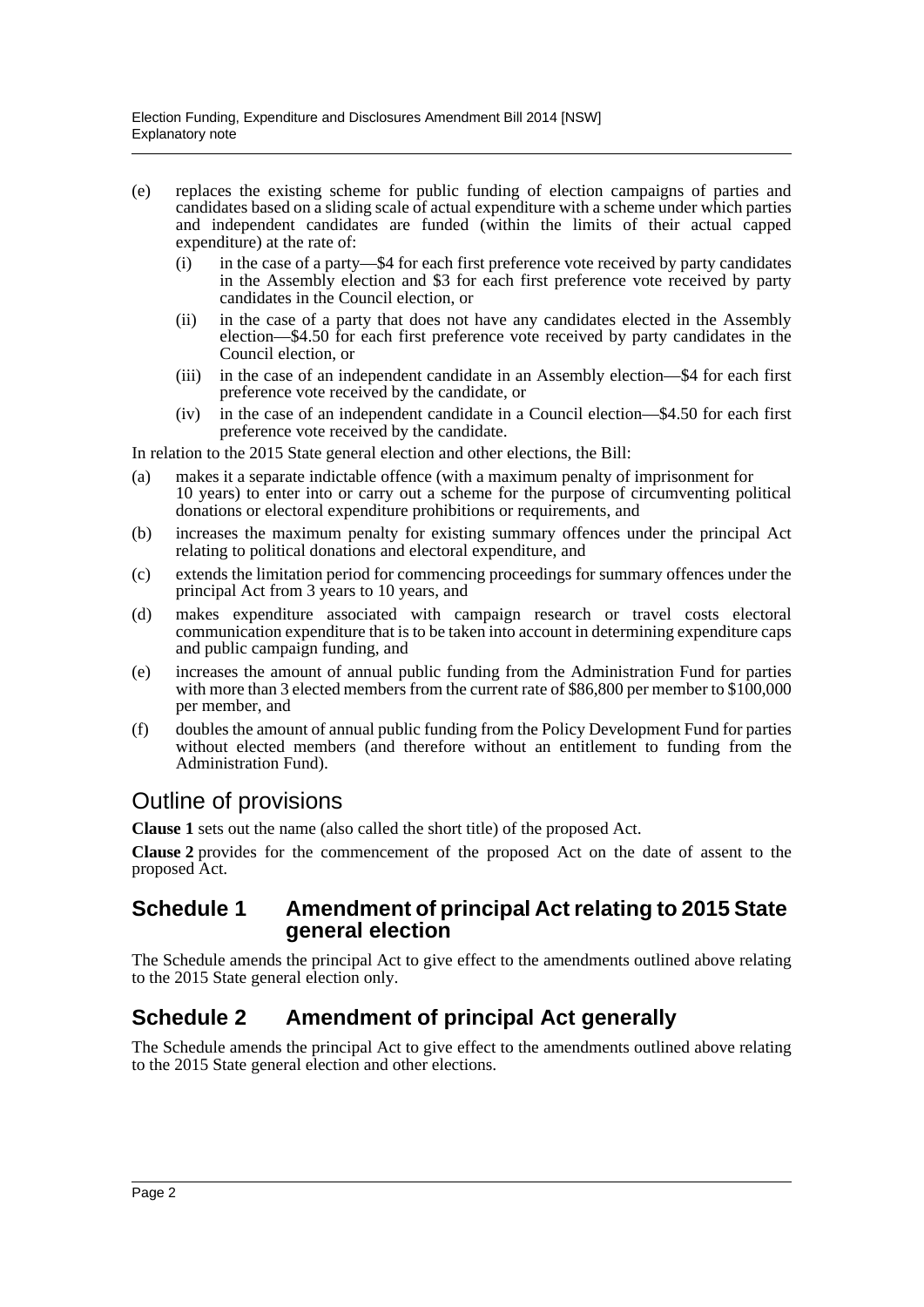First print



New South Wales

# **Election Funding, Expenditure and Disclosures Amendment Bill 2014**

## **Contents**

### Page

|            | Name of Act                                                                                                           | $\mathcal{P}$ |
|------------|-----------------------------------------------------------------------------------------------------------------------|---------------|
| 2          | Commencement                                                                                                          | $\mathcal{P}$ |
|            | Schedule 1 Amendment of Election Funding, Expenditure and Disclosures<br>Act 1981 No 78 - 2015 State general election | 3             |
| Schedule 2 | Amendment of Election Funding, Expenditure and Disclosures<br>Act 1981 No 78-General                                  | 6             |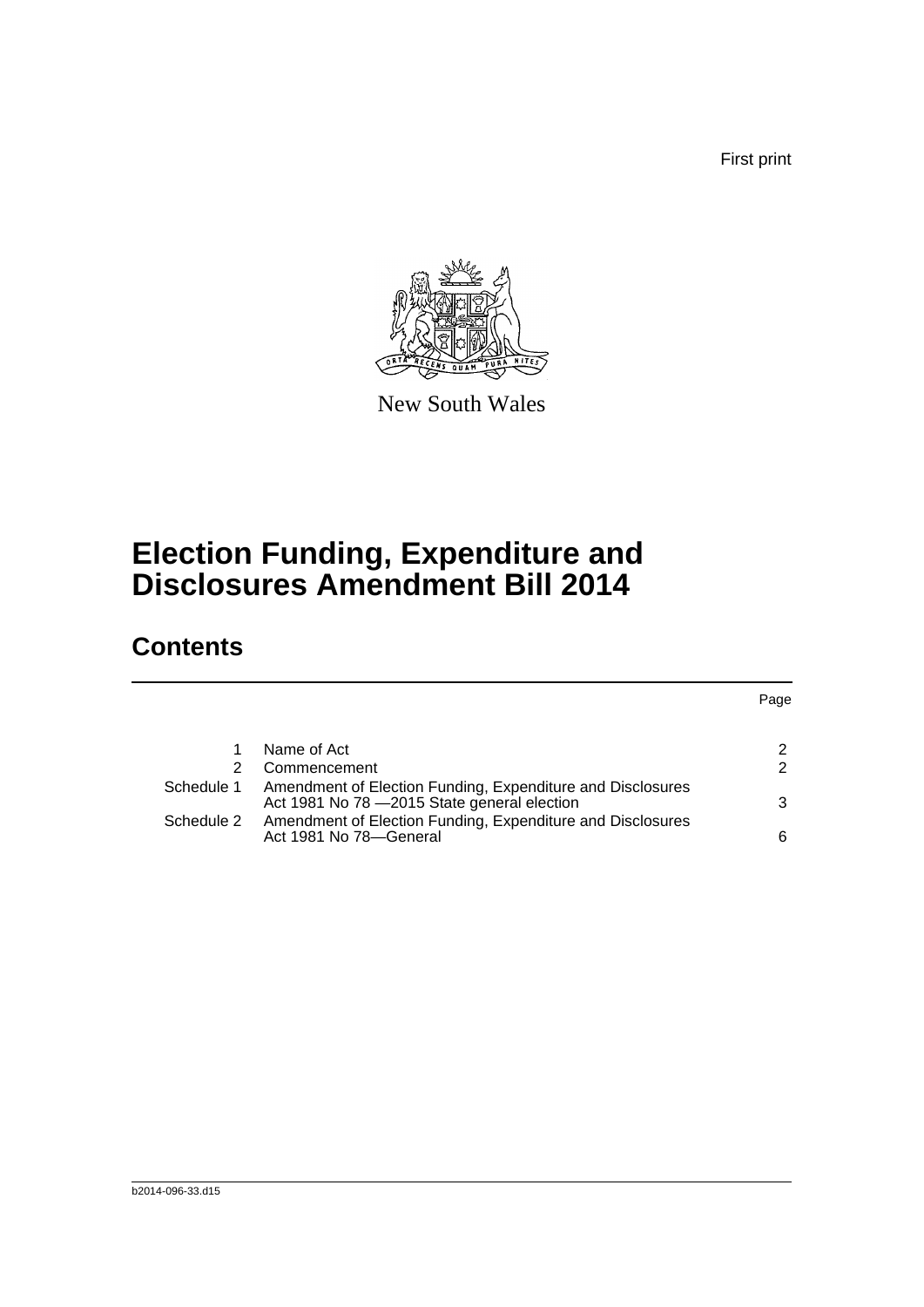

New South Wales

# **Election Funding, Expenditure and Disclosures Amendment Bill 2014**

No , 2014

### **A Bill for**

An Act to amend the *Election Funding, Expenditure and Disclosures Act 1981* to make special provision with respect to the 2015 State general election and to make further provision with respect to election funding, expenditure and disclosures generally.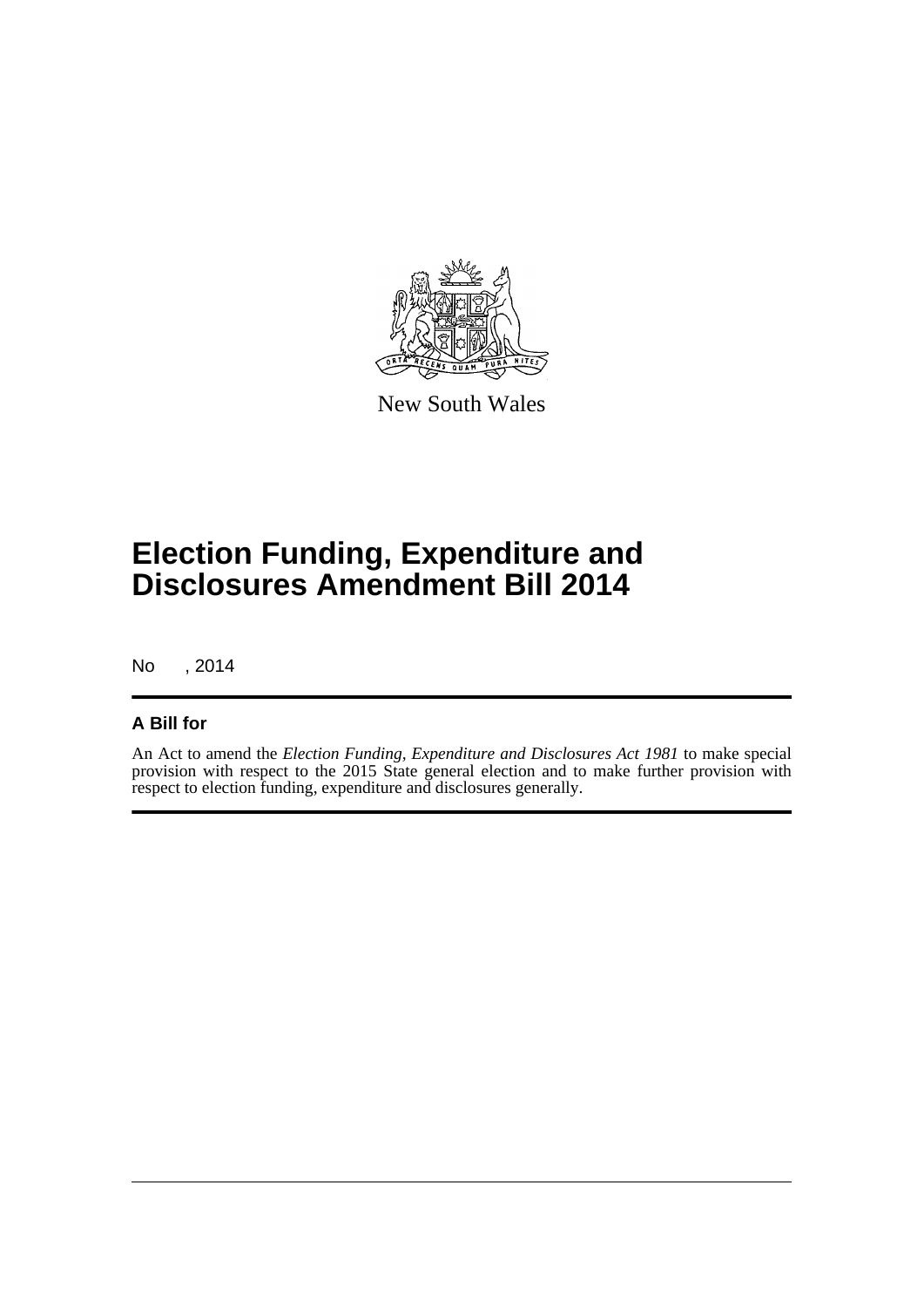<span id="page-4-1"></span><span id="page-4-0"></span>

| The Legislature of New South Wales enacts:                                           |        |
|--------------------------------------------------------------------------------------|--------|
| Name of Act                                                                          | 2      |
| This Act is the Election Funding, Expenditure and Disclosures Amendment Act<br>2014. | 3<br>4 |
| <b>Commencement</b>                                                                  |        |
| This Act commences on the date of assent to this Act.                                | 6      |
|                                                                                      |        |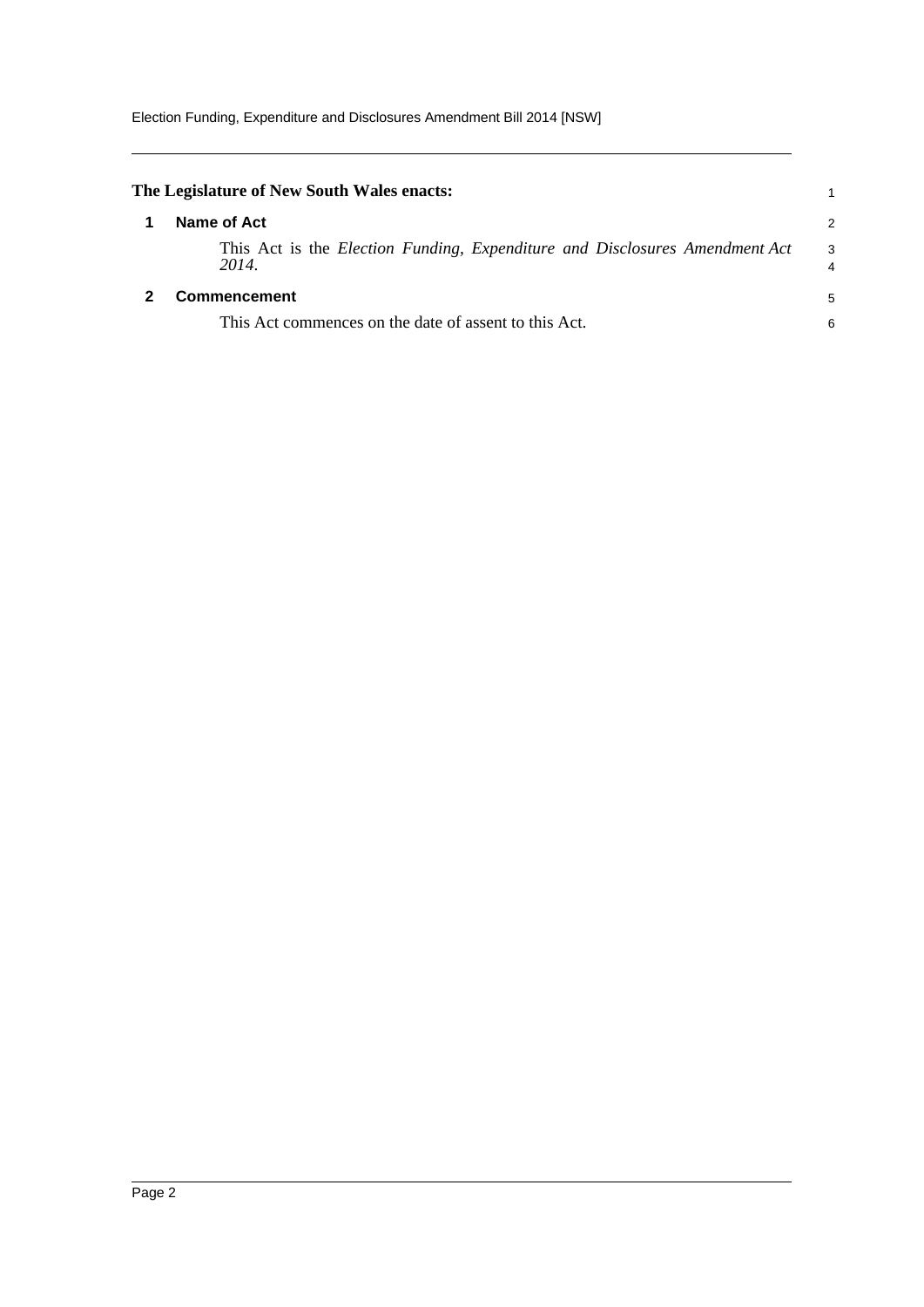<span id="page-5-0"></span>

|     | <b>Schedule 1</b> |                                                 | <b>Amendment of Election Funding, Expenditure</b><br>and Disclosures Act 1981 No 78-2015 State<br>general election                                                                                                                                                                                                                                                                                                               | 1<br>$\overline{2}$<br>3         |  |
|-----|-------------------|-------------------------------------------------|----------------------------------------------------------------------------------------------------------------------------------------------------------------------------------------------------------------------------------------------------------------------------------------------------------------------------------------------------------------------------------------------------------------------------------|----------------------------------|--|
| [1] |                   | Section 54A Application to State elections only |                                                                                                                                                                                                                                                                                                                                                                                                                                  |                                  |  |
|     |                   |                                                 | Insert at the end of the section:                                                                                                                                                                                                                                                                                                                                                                                                | 5                                |  |
|     |                   | (3)                                             | The application of this Part in relation to the 2015 State general election is<br>modified by Part 7A.                                                                                                                                                                                                                                                                                                                           | 6<br>$\overline{7}$              |  |
| [2] |                   |                                                 | <b>Section 83 Application</b>                                                                                                                                                                                                                                                                                                                                                                                                    | 8                                |  |
|     |                   |                                                 | Insert at the end of the section (and before the note to the section):                                                                                                                                                                                                                                                                                                                                                           | 9                                |  |
|     |                   | (2)                                             | The application of this Part in relation to the 2015 State general election is<br>modified by Part 7A.                                                                                                                                                                                                                                                                                                                           | 10<br>11                         |  |
| [3] |                   |                                                 | Section 98 Appropriation of Consolidated Fund for election funding                                                                                                                                                                                                                                                                                                                                                               | 12                               |  |
|     |                   |                                                 | Insert "or Part 7A" after "Part 5 or 6A".                                                                                                                                                                                                                                                                                                                                                                                        | 13                               |  |
| [4] | Part 7A           |                                                 |                                                                                                                                                                                                                                                                                                                                                                                                                                  | 14                               |  |
|     |                   | <b>Insert after Part 7:</b>                     |                                                                                                                                                                                                                                                                                                                                                                                                                                  | 15                               |  |
|     |                   |                                                 | Part 7A Special provisions for 2015 State general election                                                                                                                                                                                                                                                                                                                                                                       | 16                               |  |
|     | 103A              |                                                 | Application to 2015 State general election only                                                                                                                                                                                                                                                                                                                                                                                  | 17                               |  |
|     |                   | (1)                                             | This Part applies only in relation to the Assembly general election and the<br>periodic Council election held or to be held concurrently in 2015.                                                                                                                                                                                                                                                                                | 18<br>19                         |  |
|     |                   | (2)                                             | This Act applies as if the provisions of this Part relating to payments from the<br>Election Campaigns Fund were contained in Part 5 and as if the provisions of<br>this Part relating to political donations or electoral communication<br>expenditure were contained in the relevant Division of Part 6.                                                                                                                       | 20<br>21<br>22<br>23             |  |
|     | 103B              |                                                 | <b>Definitions</b>                                                                                                                                                                                                                                                                                                                                                                                                               | 24                               |  |
|     |                   |                                                 | In this Part:                                                                                                                                                                                                                                                                                                                                                                                                                    | 25                               |  |
|     |                   |                                                 | 2015 State general election means the Assembly general election and the<br>periodic Council election to which this Part applies.                                                                                                                                                                                                                                                                                                 | 26<br>27                         |  |
|     |                   |                                                 | <i>actual campaign expenditure</i> of a party or candidate means the total actual<br>electoral communication expenditure incurred by the party or candidate in<br>connection with the 2015 State general election during the period from and<br>including 1 October 2014 to the end of polling day for the election (being<br>expenditure that is within the applicable campaign expenditure cap for the<br>party or candidate). | 28<br>29<br>30<br>31<br>32<br>33 |  |
|     |                   |                                                 | <i>applicable campaign expenditure cap</i> for a party or candidate means the<br>applicable cap on electoral communication expenditure for the party or<br>candidate determined under Division 2B of Part 6 in relation to the 2015 State<br>general election (other than the additional cap for the party arising under<br>section 95F (12) (Additional cap for individual Assembly seats)).                                    | 34<br>35<br>36<br>37<br>38       |  |
|     |                   |                                                 | <i>candidate</i> , in relation to the 2015 State general election, means a candidate<br>who is duly nominated for the election and who is registered as such a<br>candidate in the Register of Candidates for the election on polling day for the<br>election.                                                                                                                                                                   | 39<br>40<br>41<br>42             |  |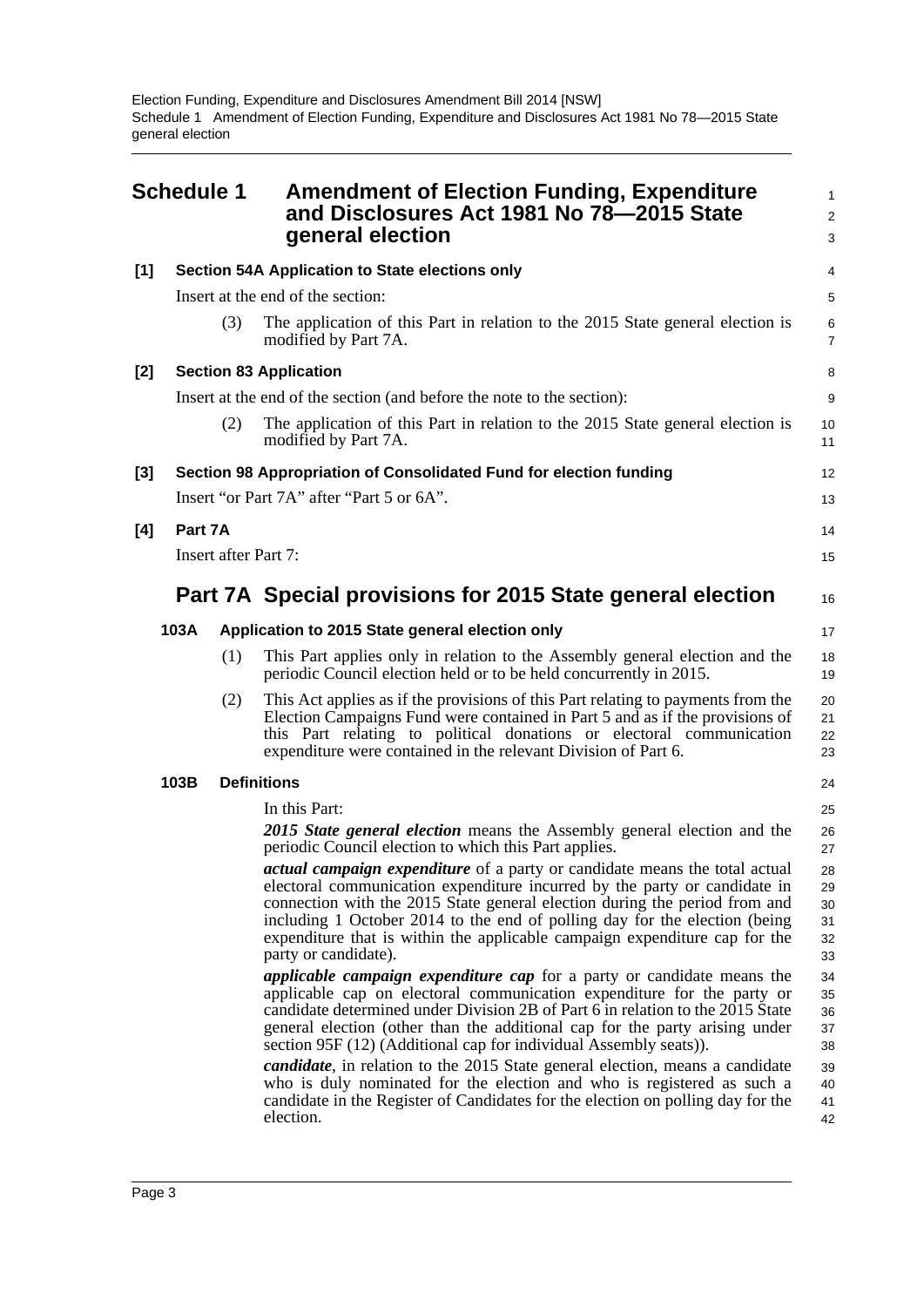*first preference votes* means the first preference votes recorded for a candidate that are not rejected as informal at the election.

1 2

25 26

40

44 45 46

#### **103C Amount of public campaign funding for eligible parties**

- (1) This section applies in relation to parties that are (under section 57) eligible for payment from the Election Campaigns Fund in respect of the 2015 State general election.
- (2) The amount to be distributed from the Election Campaigns Fund to any such party in respect of the 2015 State general election is (subject to subsection (3)):
	- (a) \$4 for each first preference vote received by an endorsed candidate of the party in the Assembly general election and \$3 for each first preference vote received by an endorsed candidate of the party in the periodic Council election, or
	- (b) the total amount of the actual campaign expenditure of the party and of those endorsed candidates of the party,

whichever is the lesser.

- (3) If no endorsed candidate of any such party in the Assembly general election was elected, the amount to be distributed under subsection (2) is to be calculated at the rate of \$4.50 (instead of \$3) for each first preference vote received by an endorsed candidate of the party in the periodic Council election (and by excluding any votes received in the Assembly general election). 16 17 18 19 20
- (4) This section applies to the exclusion of section 58.
- (5) Section 62 applies in relation to so much of the amount to be distributed under this section as relates to the first preference votes received by candidates who are endorsed by 2 or more registered parties.

#### **103D Amount of public campaign funding for eligible independent candidates (or eligible candidates of parties not eligible for public campaign funding)**

- (1) This section applies in relation to candidates who are (under section 59) eligible for payment from the Election Campaigns Fund in respect of the 2015 State general election, other than endorsed candidates of a party excluded by section 103E. 27 28 29 30
- (2) The amount to be distributed from the Election Campaigns Fund to any such candidate in respect of the 2015 State general election is:
	- (a) \$4 for each first preference vote received in the Assembly general election by any such candidate in that election or \$4.50 for each first preference vote received in the periodic Council election by any such candidate in that election, or
	- (b) the total amount of the actual campaign expenditure of the candidate, whichever is the lesser.
- (3) This section applies to the exclusion of section 60.

### **103E No public campaign funding for endorsed candidates of eligible parties**

- (1) This section applies in relation to candidates who are duly nominated for the 2015 State general election and who are endorsed by a party that is eligible for payment from the Election Campaigns Fund under section 103C. 41 42 43
- (2) Payments from the Election Campaigns Fund are not to be made to any such candidate in respect of the 2015 State general election.
- (3) This section applies despite section 59.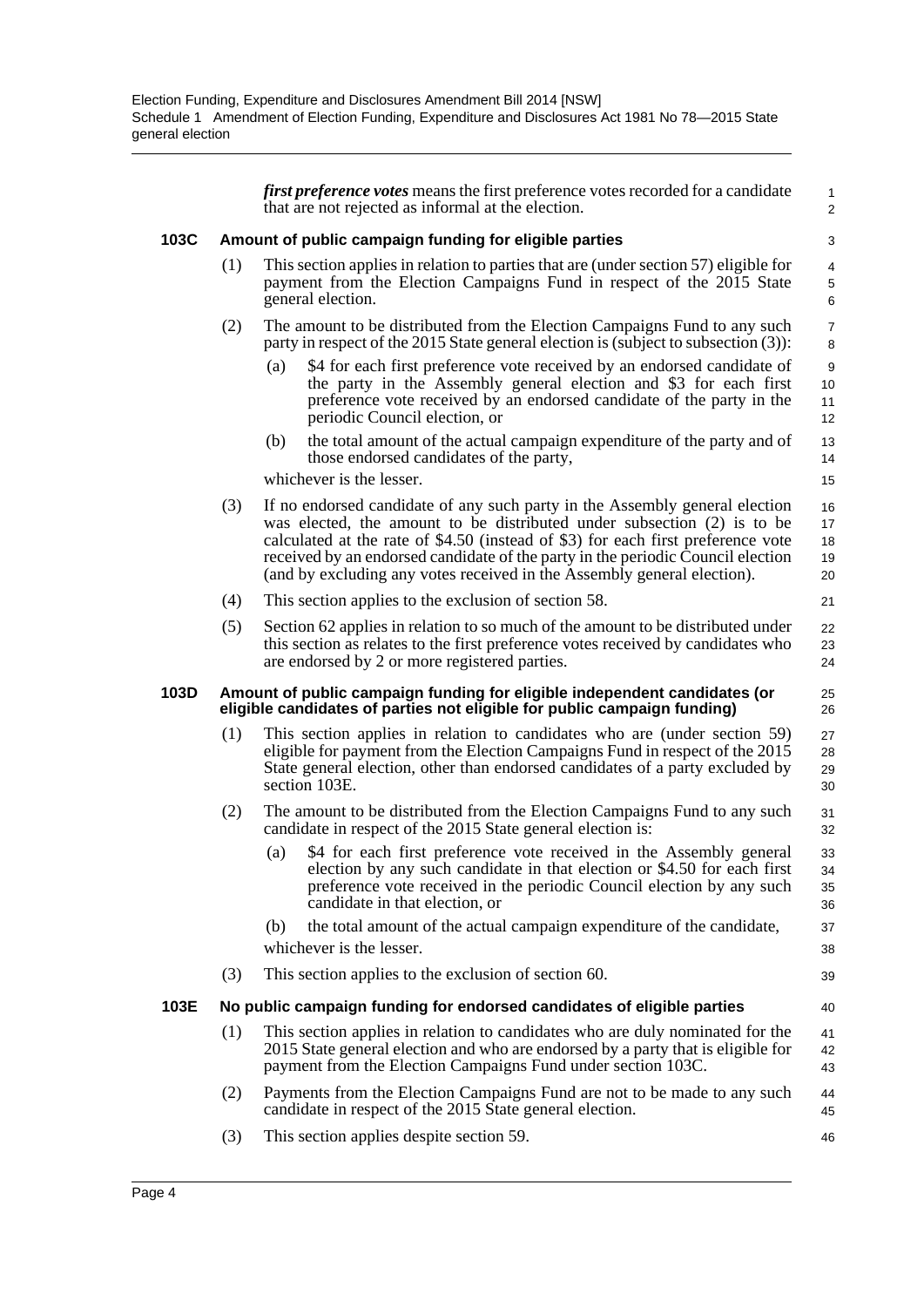### **103F Special additional disclosure by recipients of political donations before 2015 election**

(1) There is to be an additional *relevant disclosure period* for the purposes of Part 6 of the period from 1 July 2014 to 1 February 2015, but only for political donations received during that period in relation to State elections or elected members of Parliament.

22

- (2) Disclosures of those political donations under Part 6 are to be made by any party, elected member, group, candidate or third-party campaigner that receives those political donations.
- (3) Disclosures of those political donations under Part 6 are to be made within 7 days after the end of the additional relevant disclosure period. Disclosures of those political donations must be published in accordance with section 95 (1) within 7 days after they are made.
- (4) Section 96H (Offences relating to disclosures) extends to political donations received during the additional relevant disclosure period and the additional disclosures required by this section.
- (5) Disclosures of political donations under Part 6 for the relevant disclosure period of 1 July 2014 to 30 June 2015 are to include political donations received during the additional relevant disclosure period. However, those disclosures may be made by adopting (with or without variation) the disclosures made for the additional relevant disclosure period. 17 18 19 20 21
- (6) This section applies in addition to the requirements of Division 2 of Part 6.

#### **103G Indexation after 2011 State general election not to apply to political donation caps and electoral communication expenditure caps**

- (1) The applicable caps under Division 2A of Part 6 on political donations for the period between the commencement of this section and 30 June 2015 are the amounts referred to in that Division and not those amounts as adjusted for inflation as provided by Schedule 1.
- (2) The applicable caps under Division 2B of Part 6 on electoral communication expenditure for the 2015 State general election campaign are (subject to section 103H) the amounts referred to in that Division and not those amounts as adjusted for inflation as provided by Schedule 1. 29 30 31 32

### **103H Reduced electoral communication expenditure caps for third-party campaigners**

- (1) The applicable cap under Division 2B of Part 6 on electoral communication expenditure incurred by a third-party campaigner for the 2015 State general election campaign is the following:
	- (a) \$250,000 if the third-party campaigner was registered under this Act before 1 January 2015,
	- (b) \$125,000 in any other case.

That applicable cap for any such third-party campaigner is subject to an additional cap (within that overall applicable cap) in relation to the 2015 State general election for electoral communication expenditure incurred substantially for the purposes of the election in a particular electorate of \$15,000 for each such electorate. 41 42 43 44 45

(2) This section applies to the exclusion of the caps provided by section 95F (10) and (12) and Schedule 1. 46 47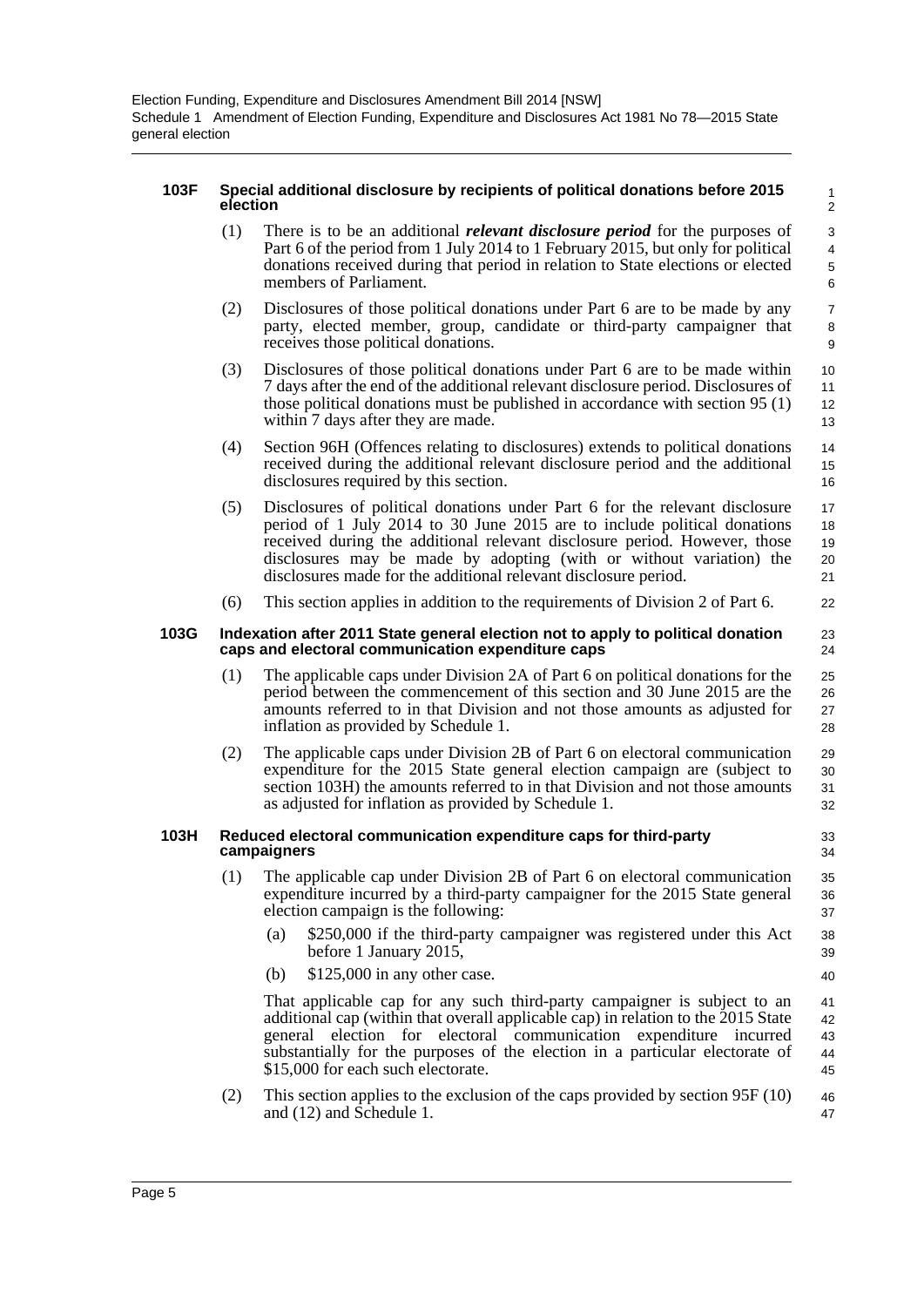<span id="page-8-0"></span>

|       | <b>Schedule 2</b>                                                                                                   |                                                                                            |          | <b>Amendment of Election Funding, Expenditure</b><br>and Disclosures Act 1981 No 78-General                                                                                                                                                   | 1<br>$\overline{a}$  |  |
|-------|---------------------------------------------------------------------------------------------------------------------|--------------------------------------------------------------------------------------------|----------|-----------------------------------------------------------------------------------------------------------------------------------------------------------------------------------------------------------------------------------------------|----------------------|--|
| $[1]$ |                                                                                                                     |                                                                                            |          | <b>Section 75 False statements</b>                                                                                                                                                                                                            | 3                    |  |
|       |                                                                                                                     |                                                                                            |          | Omit "200 penalty units". Insert instead "400 penalty units".                                                                                                                                                                                 | 4                    |  |
| [2]   |                                                                                                                     | Section 87 Meaning of "electoral expenditure" and "electoral communication<br>expenditure" |          |                                                                                                                                                                                                                                               |                      |  |
|       |                                                                                                                     |                                                                                            |          | Insert after section $87(2)$ (e):                                                                                                                                                                                                             | 7                    |  |
|       |                                                                                                                     |                                                                                            | (e1)     | expenditure on travel and travel accommodation for candidates and<br>staff engaged in electoral campaigning,                                                                                                                                  | 8<br>9               |  |
|       |                                                                                                                     |                                                                                            | (e2)     | expenditure on research associated with election campaigns (other than<br>in-house research),                                                                                                                                                 | 10<br>11             |  |
| $[3]$ |                                                                                                                     |                                                                                            |          | Section 87 (2) (g) and (h)                                                                                                                                                                                                                    | 12                   |  |
|       |                                                                                                                     | Omit the paragraphs.                                                                       |          |                                                                                                                                                                                                                                               | 13                   |  |
| [4]   |                                                                                                                     |                                                                                            |          | Section 96GE Determination by Authority that person not a prohibited donor                                                                                                                                                                    | 14                   |  |
|       |                                                                                                                     |                                                                                            |          | Omit the maximum penalty from section 96GE (7). Insert instead:                                                                                                                                                                               | 15                   |  |
|       |                                                                                                                     |                                                                                            |          | Maximum penalty: 400 penalty units or imprisonment for 2 years, or both.                                                                                                                                                                      | 16                   |  |
| $[5]$ |                                                                                                                     |                                                                                            |          | <b>Section 96H Offences relating to disclosures</b>                                                                                                                                                                                           | 17                   |  |
|       |                                                                                                                     |                                                                                            |          | Omit the maximum penalty from section 96H (2). Insert instead:                                                                                                                                                                                | 18                   |  |
|       |                                                                                                                     |                                                                                            |          | Maximum penalty: 400 penalty units or imprisonment for 2 years, or both.                                                                                                                                                                      | 19                   |  |
| [6]   |                                                                                                                     | Section 96H (3)                                                                            |          |                                                                                                                                                                                                                                               | 20                   |  |
|       |                                                                                                                     |                                                                                            |          | Omit the maximum penalty. Insert instead:                                                                                                                                                                                                     | 21                   |  |
|       |                                                                                                                     |                                                                                            |          | Maximum penalty: 400 penalty units or imprisonment for 2 years, or both.                                                                                                                                                                      | 22                   |  |
| $[7]$ |                                                                                                                     | Section 96HA Offences relating to caps on donations and expenditure                        |          |                                                                                                                                                                                                                                               |                      |  |
|       |                                                                                                                     | Omit the maximum penalty. Insert instead:                                                  |          |                                                                                                                                                                                                                                               |                      |  |
|       |                                                                                                                     |                                                                                            |          | Maximum penalty: 400 penalty units or imprisonment for 2 years, or both.                                                                                                                                                                      | 25                   |  |
| [8]   |                                                                                                                     | <b>Section 96HB</b>                                                                        |          |                                                                                                                                                                                                                                               |                      |  |
|       |                                                                                                                     | Insert after section 96HA:<br>27                                                           |          |                                                                                                                                                                                                                                               |                      |  |
|       | <b>96HB</b><br>Offence relating to scheme to circumvent the donation or expenditure<br>prohibitions or restrictions |                                                                                            |          | 28<br>29                                                                                                                                                                                                                                      |                      |  |
|       |                                                                                                                     | (1)                                                                                        | offence. | A person who enters into or carries out a scheme (whether alone or with<br>others) for the purpose of circumventing a prohibition or requirement of this<br>Part with respect to political donations or electoral expenditure is guilty of an | 30<br>31<br>32<br>33 |  |
|       |                                                                                                                     |                                                                                            |          | Maximum penalty (on conviction on indictment): Imprisonment for 10 years.                                                                                                                                                                     | 34                   |  |
|       |                                                                                                                     | (2)                                                                                        |          | It does not matter that the person also enters into or carries out the scheme for<br>other purposes.                                                                                                                                          | 35<br>36             |  |
|       |                                                                                                                     | (3)                                                                                        |          | In this section:                                                                                                                                                                                                                              | 37                   |  |
|       |                                                                                                                     |                                                                                            |          | <i>scheme</i> includes an arrangement, an understanding or a course of conduct.                                                                                                                                                               | 38                   |  |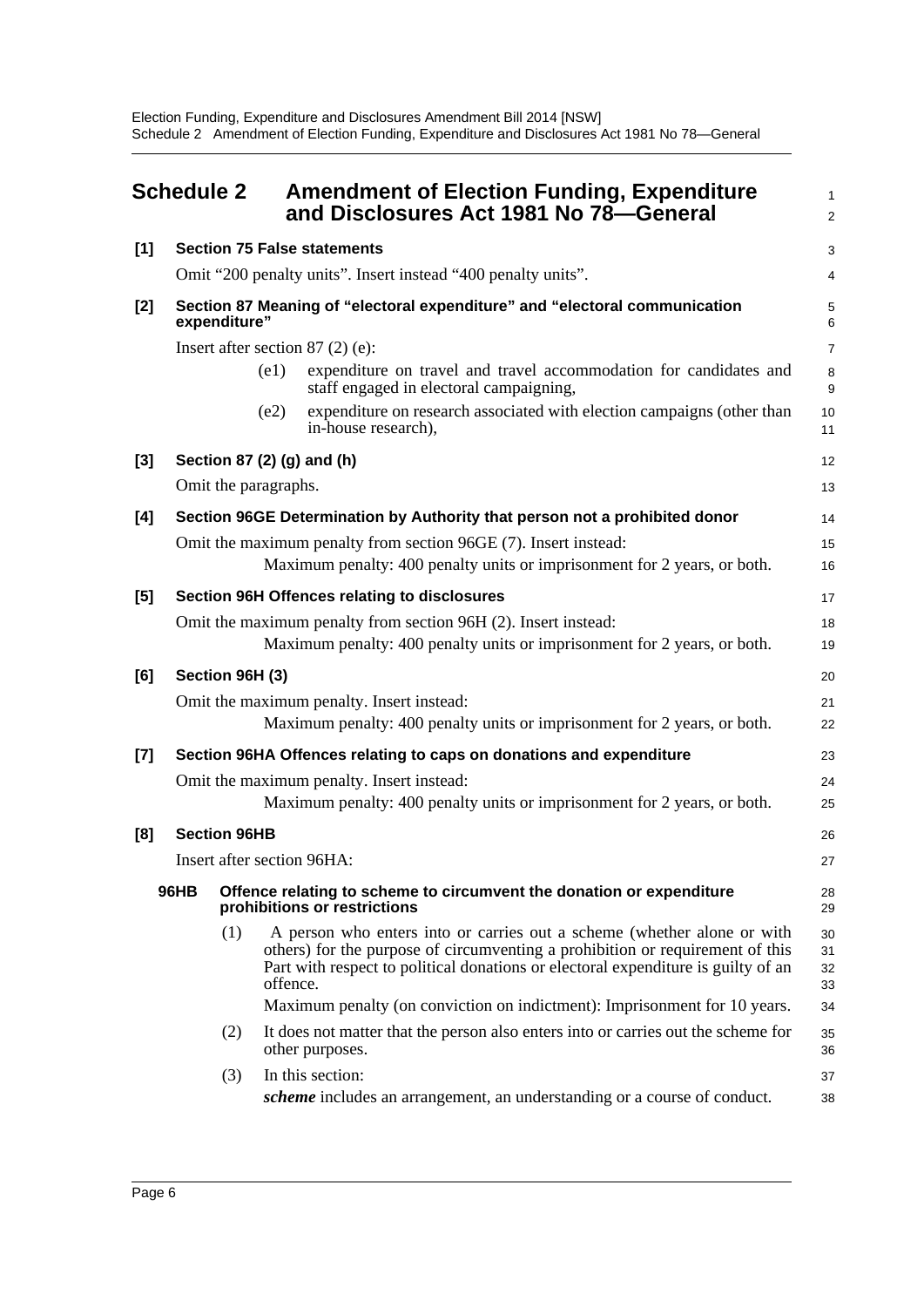Election Funding, Expenditure and Disclosures Amendment Bill 2014 [NSW] Schedule 2 Amendment of Election Funding, Expenditure and Disclosures Act 1981 No 78—General

| [9]    | <b>Section 96I Other offences</b>                                                                                        | $\mathbf{1}$   |  |  |  |
|--------|--------------------------------------------------------------------------------------------------------------------------|----------------|--|--|--|
|        | Insert at the end of section 96I (1):                                                                                    | $\overline{c}$ |  |  |  |
|        | Maximum penalty: 400 penalty units or imprisonment for 2 years, or both.                                                 | 3              |  |  |  |
| $[10]$ | Section 97E Public funding of eligible parties for administrative expenditure                                            | 4              |  |  |  |
|        | Omit "\$83,000" from section 97E (3) (d). Insert instead "\$100,000".                                                    | 5              |  |  |  |
| $[11]$ | Section 97I Public funding of eligible parties for policy development expenditure                                        | 6              |  |  |  |
|        | Omit "25 cents" from section 97I (4). Insert instead "56 cents".                                                         | $\overline{7}$ |  |  |  |
| $[12]$ | <b>Section 971 (5)</b>                                                                                                   | 8              |  |  |  |
|        | Omit "\$5,000" wherever occurring. Insert instead "\$11,200".                                                            | 9              |  |  |  |
| $[13]$ | <b>Section 97M False statements</b>                                                                                      | 10             |  |  |  |
|        | Omit the maximum penalty. Insert instead:                                                                                | 11             |  |  |  |
|        | Maximum penalty: 400 penalty units or imprisonment for 2 years, or both.                                                 | 12             |  |  |  |
| $[14]$ | <b>Section 110 Inspection</b>                                                                                            | 13             |  |  |  |
|        | Omit the penalty at the end of section 110 (4). Insert instead:                                                          | 14             |  |  |  |
|        | Maximum penalty: 200 penalty units.                                                                                      | 15             |  |  |  |
| $[15]$ | Section 110A Power to require provision of documents and information                                                     |                |  |  |  |
|        | Omit the maximum penalty at the end of section 110A (6). Insert instead:<br>Maximum penalty: 200 penalty units.          | 17<br>18       |  |  |  |
| $[16]$ | <b>Section 110A (7)</b>                                                                                                  |                |  |  |  |
|        | Omit the maximum penalty. Insert instead:                                                                                | 20             |  |  |  |
|        | Maximum penalty: 400 penalty units or imprisonment for 2 years, or both.                                                 | 21             |  |  |  |
| $[17]$ | <b>Section 111 Proceedings for offences</b>                                                                              | 22             |  |  |  |
|        | Omit "3 years" from section 111 (4). Insert instead "10 years".                                                          | 23             |  |  |  |
| $[18]$ | <b>Section 111 (5)</b>                                                                                                   | 24             |  |  |  |
|        | Omit "(section 102 excepted)".                                                                                           |                |  |  |  |
| $[19]$ | <b>Section 111 (6)</b>                                                                                                   | 26             |  |  |  |
|        | Insert after section 111 $(5)$ :                                                                                         | 27             |  |  |  |
|        | This section (other than subsection $(5)$ ) does not apply to proceedings for an<br>(6)<br>offence against section 96HB. | 28<br>29       |  |  |  |